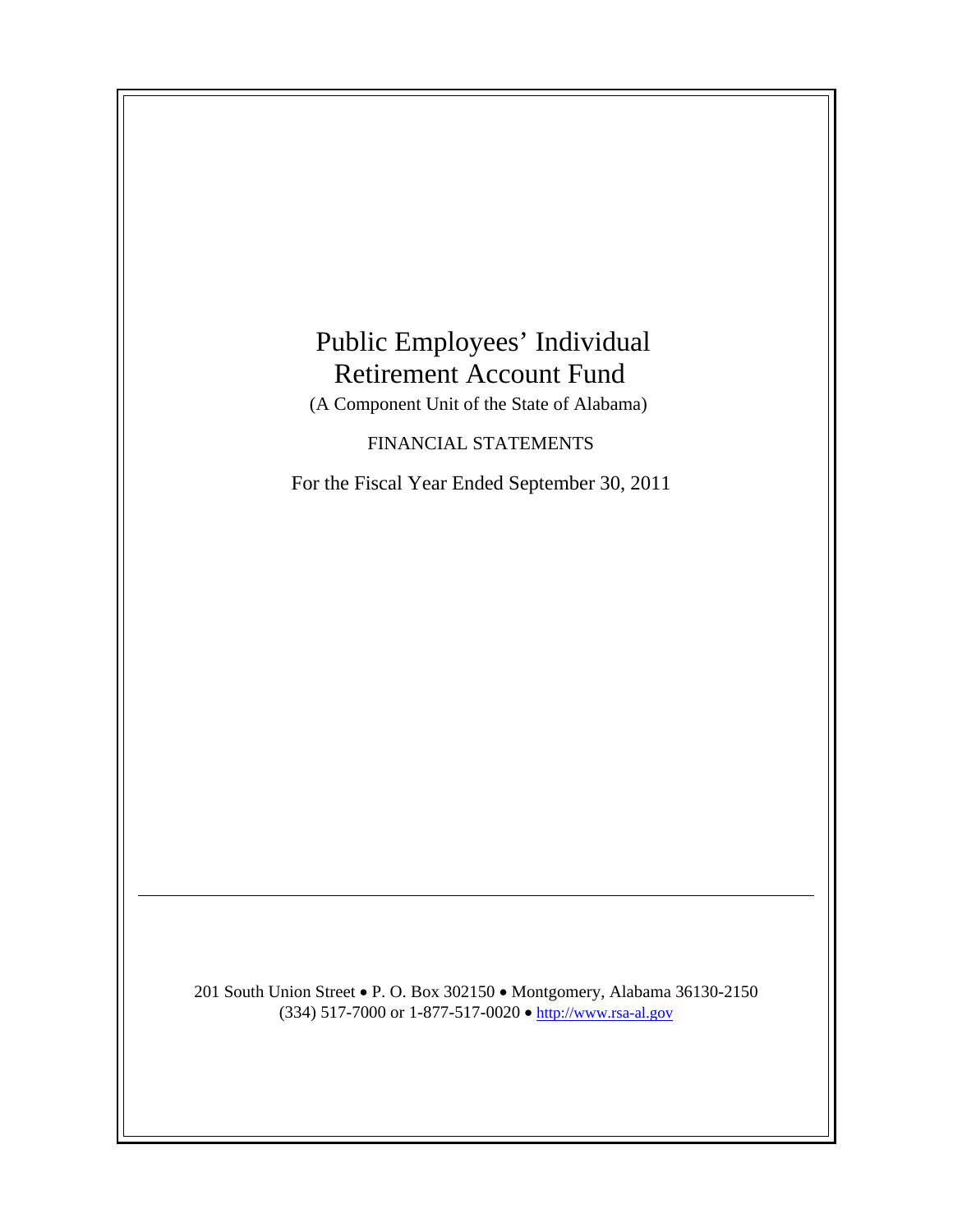

Carr, Riggs & Ingram, LLC 7550 Halcyon Summit Drive Montgomery, AL 36117

(334) 271-6678 (334) 271-6697 (fax) www.cricpa.com

#### **INDEPENDENT AUDITORS' REPORT**

The Board of Control Public Employees' Individual Retirement Account Fund

We have audited the accompanying statement of fiduciary net assets of the Public Employees' Individual Retirement Account Fund (a component unit of the State of Alabama) as of September 30, 2011, and the related statement of changes in fiduciary net assets for the year then ended. These financial statements are the responsibility of the Public Employees' Individual Retirement Account Fund. Our responsibility is to express an opinion on these financial statements based on our audit. The prior year partial comparative information has been derived from the Public Employees' Individual Retirement Account Fund's 2010 financial statements and, in our report dated January 28, 2011, we expressed an unqualified opinion on such financial statements.

We conducted our audit in accordance with auditing standards generally accepted in the United States of America. Those standards require that we plan and perform the audit to obtain reasonable assurance about whether the financial statements are free of material misstatement. An audit includes examining, on a test basis, evidence supporting the amounts and disclosures in the financial statements. An audit also includes assessing the accounting principles used and significant estimates made by management, as well as evaluating the overall financial statement presentation. We believe that our audit provides a reasonable basis for our opinion.

In our opinion, the 2011 financial statements referred to above present fairly, in all material respects, the financial position of the Public Employees' Individual Retirement Account Fund (a component unit of the State of Alabama) as of September 30, 2011, and its changes in fiduciary net assets for the year then ended in conformity with U.S. generally accepted accounting principles.

The management's discussion and analysis on pages 2 through 4 are not required parts of the basic financial statements but are supplementary information required by U.S. generally accepted accounting principles. We have applied certain limited procedures, which consisted principally of inquiries of management regarding the methods of measurement and presentation of the required supplementary information. However, we did not audit the information and express no opinion on it.

Car, Rigge & Ingram, L.L.C.

January 31, 2012 Montgomery, Alabama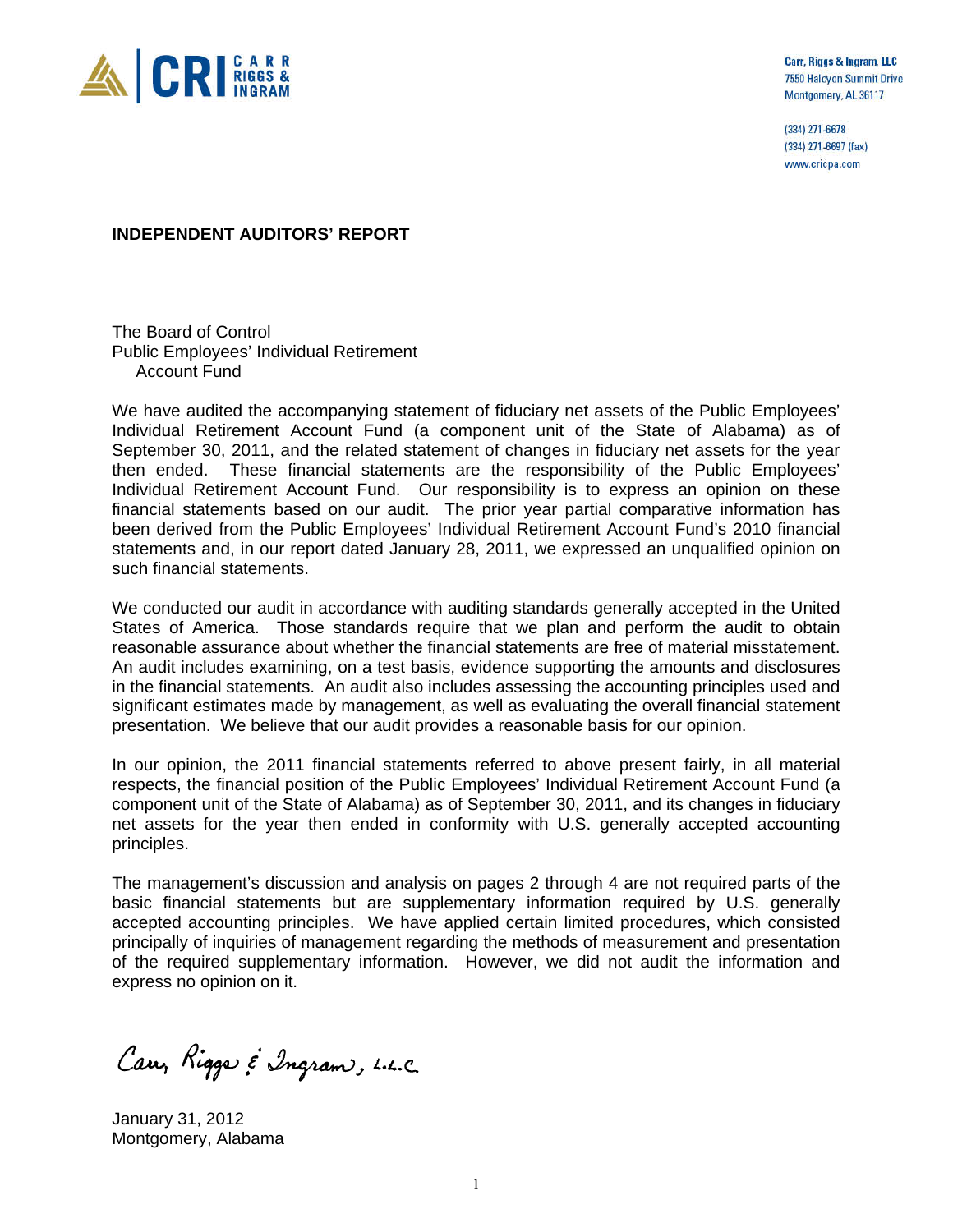#### **Public Employees' Individual Retirement Account Fund (PEIRAF) Management's Discussion and Analysis**

The Public Employees' Individual Retirement Account Fund (PEIRAF) was established in 1982 to provide public employees of the State of Alabama with an opportunity to invest in an employee contribution plan. The Tax Reform Act of 1986 prohibited contributions to employee contribution plans for years after 1986. Accordingly, on November 26, 1986, the Board elected to discontinue receiving contributions to the PEIRAF after December 31, 1986. Existing PEIRAF member accounts continue to be invested and available for distribution. The following discussion provides an overview of the financial position and results of operation for the PEIRAF as of and for the year ended September 30, 2011, respectively. For more detailed information, please refer to the financial statements, including the Notes to the Financial Statements.

#### **Overview of the Financial Statements**

The financial statements of the PEIRAF include the Statement of Fiduciary Net Assets and the Statement of Changes in Fiduciary Net Assets. The Notes to the Financial Statements are also included in this report and are considered an integral part of the financial statements.

The financial statements are prepared using the economic resources measurement focus and the accrual basis of accounting. Revenues are recognized when earned and expenses are recognized when incurred, regardless of when cash is received or expended. Investments are reported at fair value.

The *Statement of Fiduciary Net Assets* includes all assets and liabilities of the PEIRAF and provides a snapshot of the financial position of the PEIRAF as of the end of the fiscal year. Assets are reduced by liabilities resulting in the net assets that are held in trust for PEIRAF's members as of the fiscal year-end.

*The Statement of Changes in Fiduciary Net Assets* reports all of the additions and deductions in the fiscal year for the PEIRAF plan. Additions are primarily comprised of investment income. Deductions primarily consist of distributions made by members during the fiscal year. The change in fiduciary net assets plus the beginning fiduciary net assets results in the fiduciary net assets held in trust for members at fiscal year-end.

The *Notes to the Financial Statements* are considered an integral part of the financial statements and should be read in conjunction with the financial statements. The Notes include a description of the Plan, the accounting policies used by the Plan, and notes and disclosures regarding the PEIRAF's investments.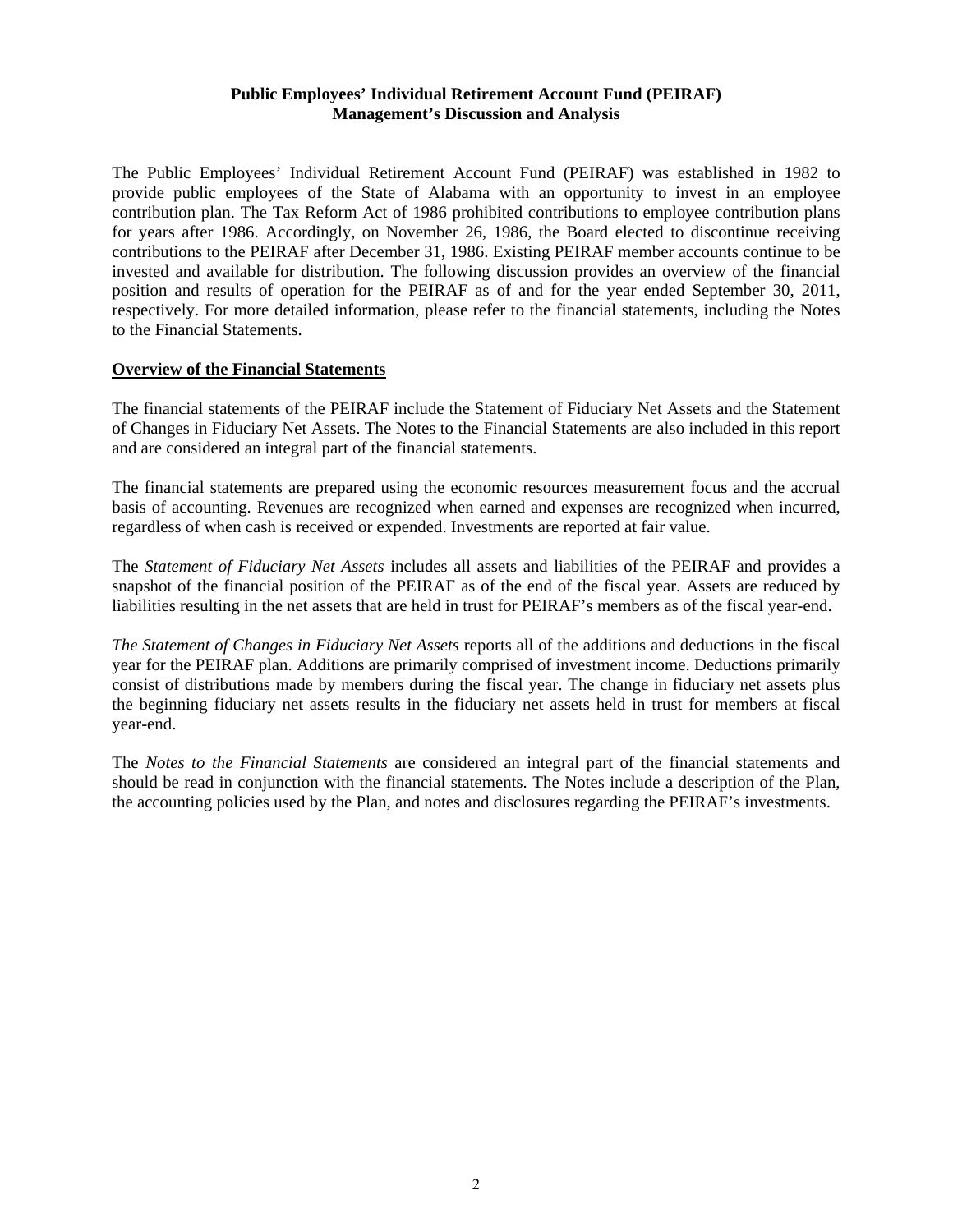Comparative financial statements for the years ending September 30, 2011 and September 30, 2010 have been included below.

|                                               | 2011             |    | 2010        |               | <b>Variance</b> | (Decrease) |
|-----------------------------------------------|------------------|----|-------------|---------------|-----------------|------------|
| Assets                                        |                  |    |             |               |                 |            |
| Cash                                          | \$               | -S | 420         | <sup>\$</sup> | (419)           | (99.76)    |
| <b>Interest Receivable</b>                    | 839,161          |    | 922,750     |               | (83,589)        | (9.06)     |
| Investments                                   | 88,052,827       |    | 86,619,501  |               | 1,433,326       | 1.65       |
| <b>Invested Securities Lending Collateral</b> | 12,614,904       |    | 13,689,433  |               | (1,074,529)     | (7.85)     |
| <b>Total Assets</b>                           | 101,506,893      |    | 101,232,104 |               | 274,789         | 0.27       |
| <b>Liabilities</b>                            |                  |    |             |               |                 |            |
| <b>Investment Purchases Payable</b>           | 369,000          |    |             |               | 369,000         | 100.00     |
| Securities Lending Collateral                 | 12,614,904       |    | 13,689,433  |               | (1,074,529)     | (7.85)     |
| <b>Total Liabilities</b>                      | 12,983,904       |    | 13,689,433  |               | (705, 529)      | (5.15)     |
| <b>Net Assets Held in Trust for Deferred</b>  |                  |    |             |               |                 |            |
| <b>Compensation Benefits</b>                  | \$<br>88,522,989 | \$ | 87,542,671  | \$            | 980.318         | 1.12       |

#### **Summary Comparative Statement of Fiduciary Net Assets As of September 30, 2011 and 2010**

**% Increase** 

### **Summary Comparative Statement of Changes in Fiduciary Net Assets For the Fiscal Years Ended September 30, 2011 and 2010**

|                                                                                                   |                        |            |    |                 | % Increase |
|---------------------------------------------------------------------------------------------------|------------------------|------------|----|-----------------|------------|
|                                                                                                   | 2011                   | 2010       |    | <b>Variance</b> | (Decrease) |
| <b>Additions</b>                                                                                  |                        |            |    |                 |            |
| Interest Income                                                                                   | \$<br>3,818,208<br>-S  | 4,055,832  | -S | (237, 624)      | (5.86)     |
| Net Increase in Fair Value of Investments                                                         | 265,400                | 3,517,679  |    | (3,252,279)     | (92.46)    |
| Net Income from Securities Lending Activities                                                     | 67,281                 | 39,852     |    | 27,429          | 68.83      |
| <b>Total Additions</b>                                                                            | 4,150,889              | 7,613,363  |    | (3,462,474)     | (45.48)    |
| <b>Deductions</b>                                                                                 |                        |            |    |                 |            |
| <b>Normal Distributions</b>                                                                       | 3,170,571              | 2,897,618  |    | 272,953         | 9.42       |
| <b>Total Deductions</b>                                                                           | 3,170,571              | 2,897,618  |    | 272,953         | 9.42       |
| <b>Increase in Fiduciary Net Assets</b>                                                           | 980,318                | 4,715,745  |    | (3,735,427)     | (79.21)    |
| <b>Net Assets Held in Trust for Deferred</b><br><b>Compensation Benefits at Beginning of Year</b> | 87,542,671             | 82,826,926 |    | 4,715,745       | 5.69       |
|                                                                                                   |                        |            |    |                 |            |
| <b>Net Assets Held in Trust for Deferred</b><br><b>Compensation Benefits at End of Year</b>       | \$<br>88,522,989<br>\$ | 87,542,671 | S  | 980,318         | 1.12       |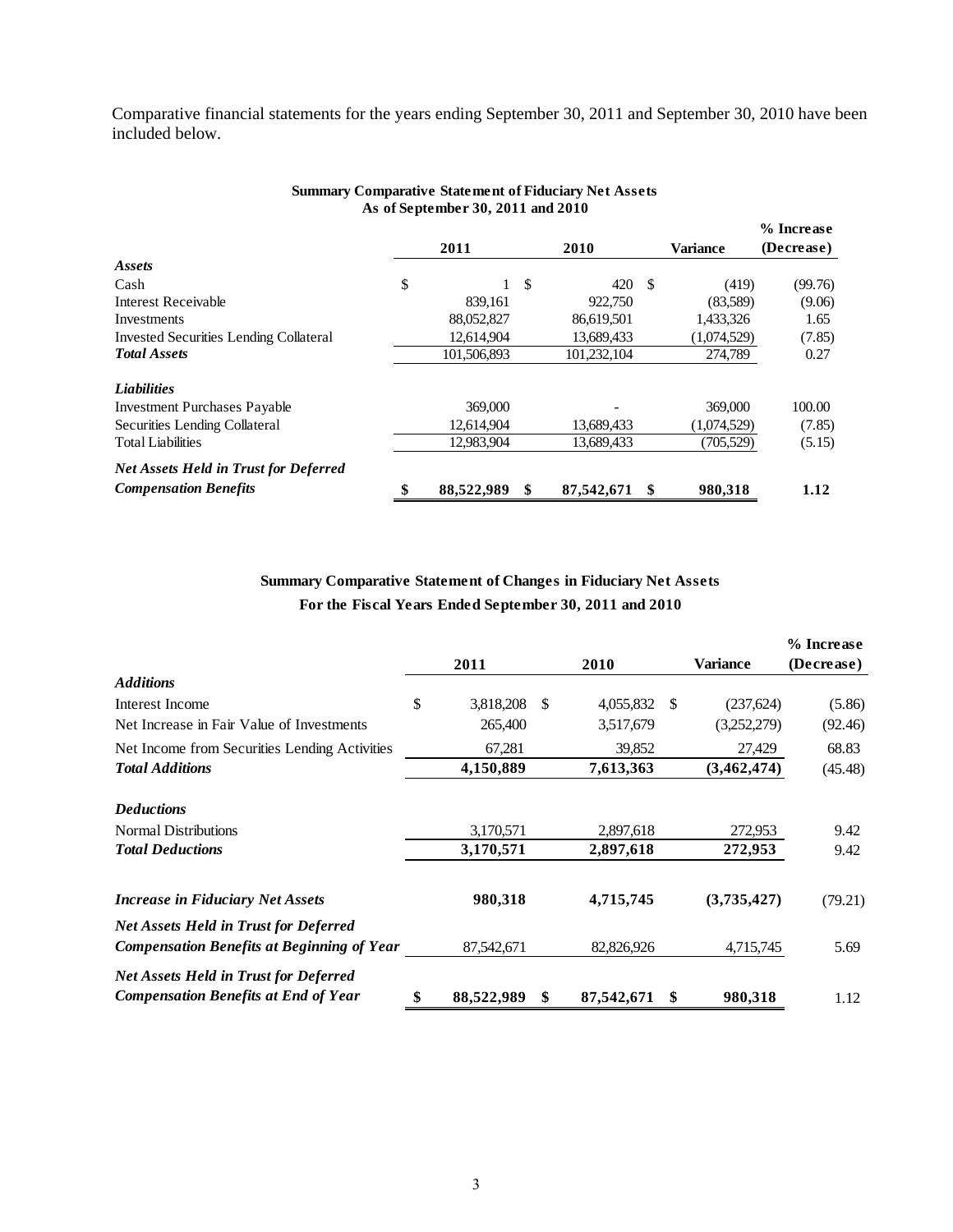## **Financial Highlights**

- The Public Employees' Individual Retirement Account Fund (PEIRAF) invests in domestic fixed securities. As of September 30, 2011, the highest percentage of the total fair market value of investments was in corporate bonds (41%) and U.S. government guaranteed securities (24%).
- The PEIRAF's annual rate of return on investments as calculated by State Street Bank and Trust Company, the Fund's investment custodian, was 4.78 % for fiscal year 2011.
- $\triangleright$  During the fiscal year, net securities lending income increased by 68.83%. This was primarily the result of a 10% increase in securities lending revenue and a 68.48% decrease in borrower rebates, a component of securities lending expense. The increase in securities lending revenue was driven by the demand for securities lending throughout the market and an effort by the State Street lending team to lock in some longer term loans and to focus more on the fee based non‐cash collateral loans. Borrower rebates declined due to a decline in short-term interest rates and an aforementioned shift to non‐cash collateral over cash collateral where the borrower rebates are derived. The other component of securities lending expense, management fee expense, increased 39% this fiscal year as a direct result of the increase in securities lending revenue.
- During the fiscal year, member distributions increased by 9.42% compared to the previous fiscal year. This change is largely a result of an increase in the amount of rollover distributions made by members.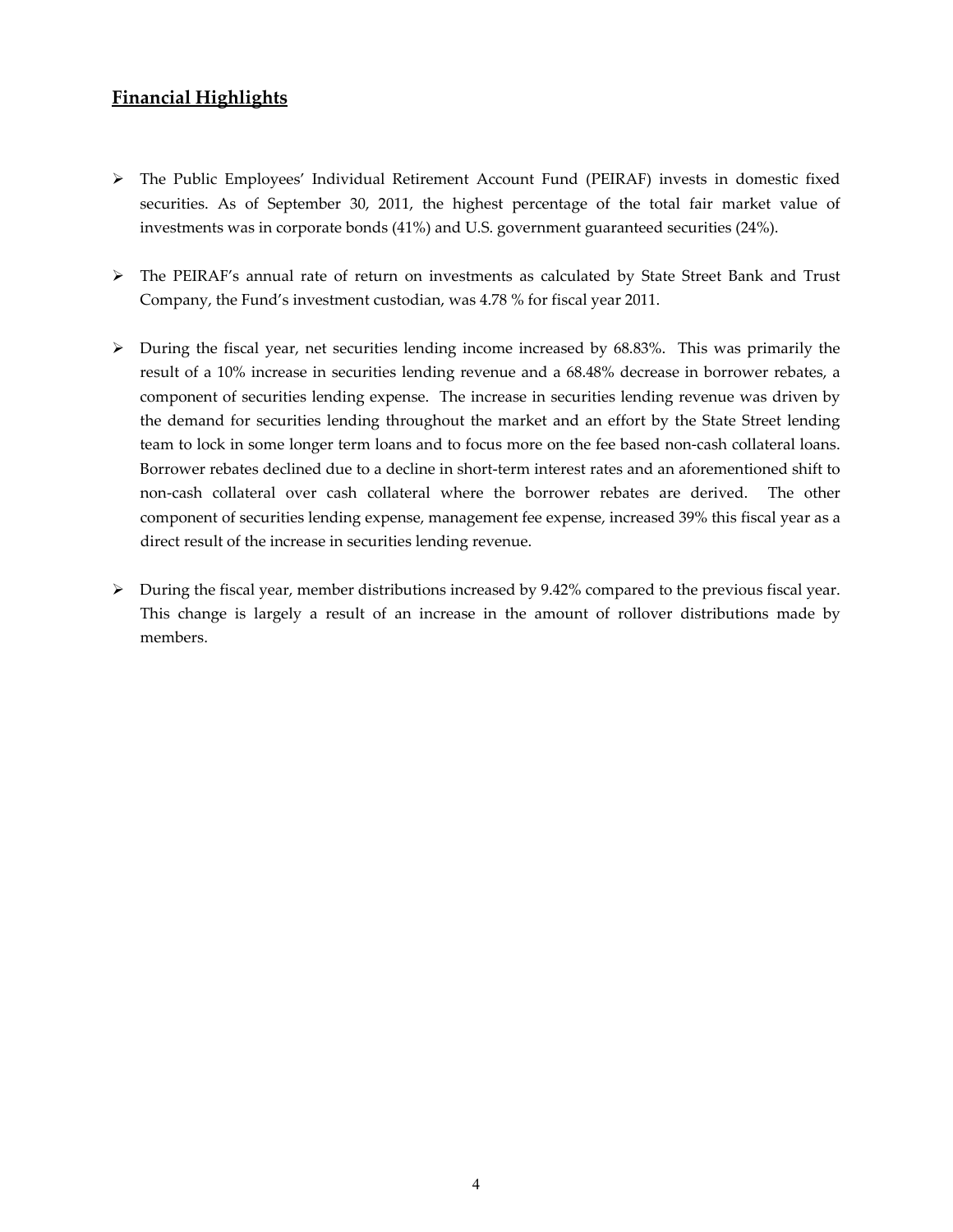## **PUBLIC EMPLOYEES' INDIVIDUAL RETIREMENT ACCOUNT FUND Statement of Fiduciary Net Assets September 30, 2011 with comparative amounts at September 30, 2010**

|                                                     | 2011               | 2010             |
|-----------------------------------------------------|--------------------|------------------|
| <b>Assets</b>                                       |                    |                  |
| Cash                                                | \$<br>$\mathbf{1}$ | \$<br>420        |
| <b>Interest Receivable</b>                          | 839,161            | 922,750          |
| Investments, at Fair Value (Note 2)                 |                    |                  |
| <b>Commercial Paper</b>                             | 3,999,227          | 1,999,511        |
| Money Market and Mutual Funds                       | 5,357,204          | 4,676,390        |
| U. S. Government Guaranteed Bonds                   | 20,761,913         | 20,237,591       |
| U. S. Agency Securities                             | 7,814,917          | 10,708,516       |
| Mortgage-backed Securities                          | 11,566,538         | 8,238,156        |
| Corporate Bonds                                     | 35,916,228         | 36,843,451       |
| <b>Private Placements</b>                           | 2,602,380          | 3,908,563        |
| <b>Preferred Stocks</b>                             | 34,420             | 7,323            |
| <b>Total Investments</b>                            | 88,052,827         | 86,619,501       |
| <b>Invested Securities Lending Collateral</b>       | 12,614,904         | 13,689,433       |
| <b>Total Assets</b>                                 | 101,506,893        | 101,232,104      |
| <b>Liabilities</b>                                  |                    |                  |
| <b>Investment Purchases Payable</b>                 | 369,000            |                  |
| Securities Lending Collateral                       | 12,614,904         | 13,689,433       |
| <b>Total Liabilities</b>                            | 12,983,904         | 13,689,433       |
| <b>Net Assets Held in Trust for PEIRAF Benefits</b> | \$<br>88,522,989   | \$<br>87,542,671 |

See accompanying Notes to the Financial Statements.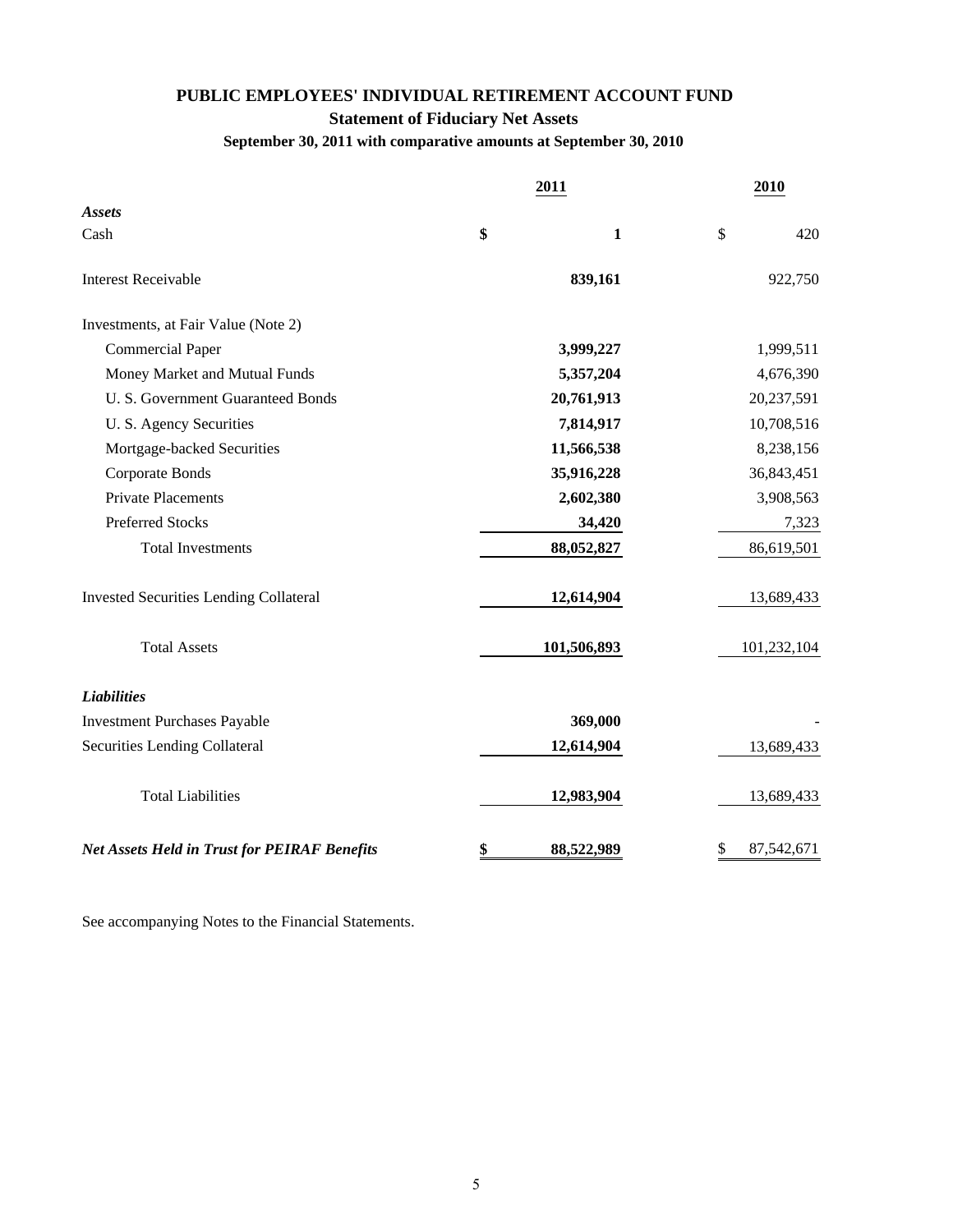## **PUBLIC EMPLOYEES' INDIVIDUAL RETIREMENT ACCOUNT FUND Statement of Changes in Fiduciary Net Assets For the Fiscal Year Ended September 30, 2011 with comparative amounts shown for 2010**

|                                                      | 2011             | 2010             |
|------------------------------------------------------|------------------|------------------|
| <b>Additions</b>                                     |                  |                  |
| Investment Income (Note 2)                           |                  |                  |
| <b>From Investing Activities</b>                     |                  |                  |
| <b>Interest and Dividends</b>                        | \$<br>3,818,208  | \$<br>4,055,832  |
| Net Increase in Fair Value of Investments            | 265,400          | 3,517,679        |
| Total Investment Income from Investing Activities    | 4,083,608        | 7,573,511        |
| From Securities Lending Activities                   |                  |                  |
| Securities Lending Income                            | 102,676          | 93,631           |
| Less Securities Lending Expenses:                    |                  |                  |
| <b>Borrower Rebates</b>                              | 11,564           | 36,690           |
| <b>Management Fees</b>                               | 23,831           | 17,089           |
| <b>Total Securities Lending Expenses</b>             | 35,395           | 53,779           |
| Income from Securities Lending Activities, Net       | 67,281           | 39,852           |
| Net Investment Income                                | 4,150,889        | 7,613,363        |
| <b>Total Additions</b>                               | 4,150,889        | 7,613,363        |
| <b>Deductions</b>                                    |                  |                  |
| <b>Normal Distributions</b>                          | 3,170,571        | 2,897,618        |
| <b>Total Deductions</b>                              | 3,170,571        | 2,897,618        |
| <b>Change in Net Assets</b>                          | 980,318          | 4,715,745        |
| <b>Net Assets Held in Trust for PEIRAF Benefits:</b> |                  |                  |
| Beginning of Year                                    | 87,542,671       | 82,826,926       |
| <b>End of Year</b>                                   | 88,522,989<br>\$ | \$<br>87,542,671 |

See accompanying Notes to the Financial Statements.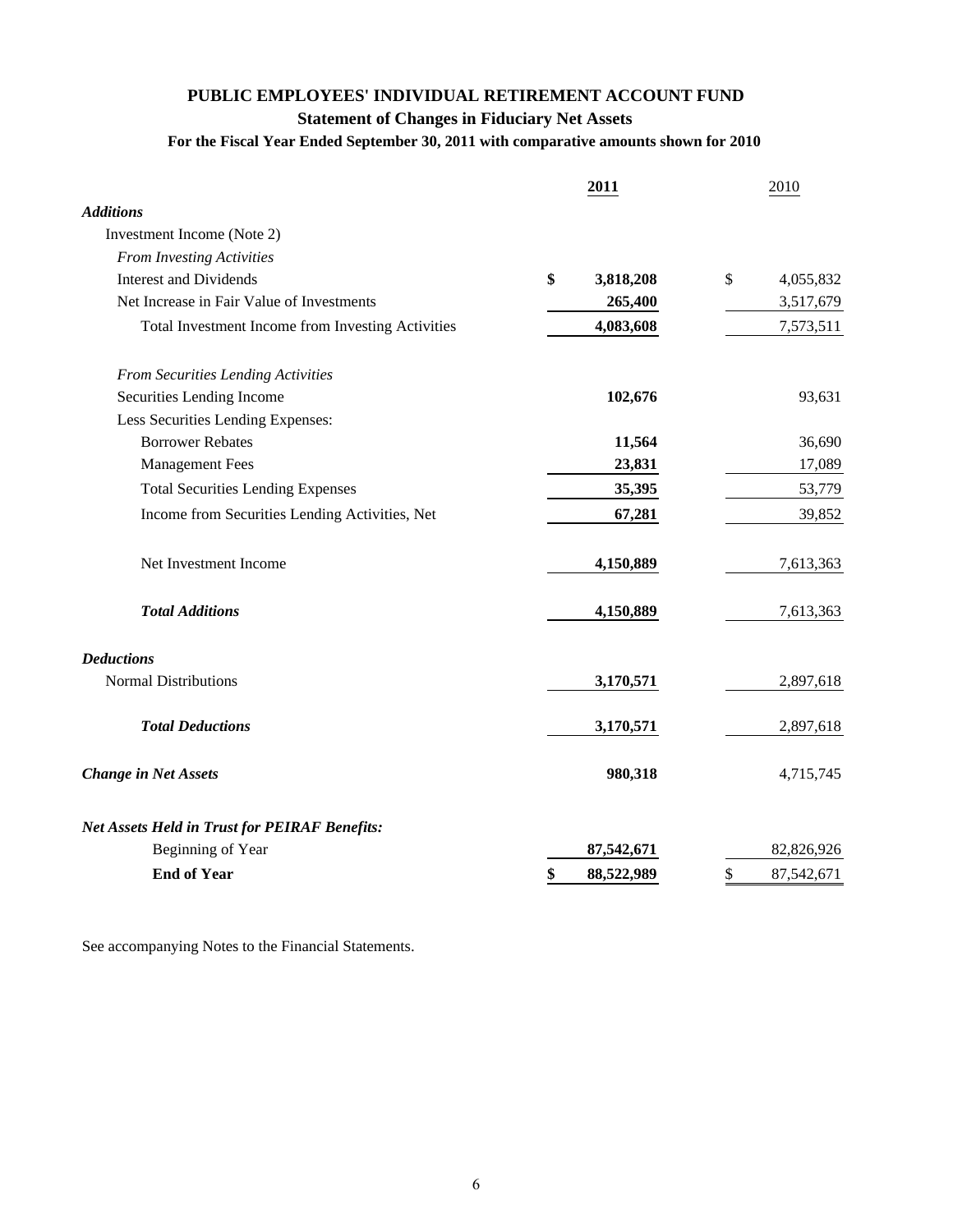#### **Public Employees' Individual Retirement Account Fund Notes to the Financial Statements For the Fiscal Year Ended September 30, 2011**

#### **1) Organization and Summary of Significant Accounting Policies**

#### **A. Plan Description**

The Public Employees' Individual Retirement Account Fund (PEIRAF) was established July 8, 1982 under the provision of Act 776 of the 1982 Legislature for the purpose of providing public employees of the State of Alabama an opportunity to receive benefits offered by the Economic Recovery Act of 1981 as it relates to individual retirement accounts for public employees covered by a mandatory public retirement plan. The PEIRAF operates as a deductible employee contribution plan, which began receiving deductible employee contributions November 1, 1982. The responsibility for the general administration and operation of the PEIRAF is vested with its Board of Control. In accordance with the Governmental Accounting Standards Board (GASB), the PEIRAF is considered a component unit of the State of Alabama (State) and is included in the State's *Comprehensive Annual Financial Report*.

All members of the Teachers' Retirement System of Alabama, Employees' Retirement System of Alabama, Judicial Retirement Fund, and employees of employers eligible to participate in the Employees' Retirement System pursuant to provisions of Section 36-27-6, *Code of Alabama 1975* are members of the PEIRAF and were eligible to make voluntary contributions. At September 30, 2011 there were 1,989 participants.

The Tax Reform Act of 1986 prohibited contributions to deductible employee contribution plans for years after 1986. Accordingly, on November 26, 1986, the PEIRAF Board of Control elected to discontinue receiving contributions to this plan after December 31, 1986. Existing PEIRAF member accounts will continue to be invested and reinvested and available for distribution.

#### **B. Cash**

Cash consists of deposits held by the State Treasurer in the PEIRAF's name. Deposits are entirely insured by Federal depository insurance or protected under the Security for Alabama Funds Enhancement (SAFE) Program. The *Code of Alabama 1975* requires all State organizations to participate in the SAFE Program. The SAFE Program is a multiple financial institution collateral pool. The SAFE Program requires all public funds to be deposited in a financial institution designated by the State Treasurer as a qualified public depository. Each qualified public depository is required to pledge collateral in accordance with the rules established by the SAFE Board of Directors. In the event that a qualified public depository defaults or becomes insolvent and the pledged collateral is insufficient to satisfy the claims of public depositors, the *Code of Alabama 1975, Section 41-14A-9(3)* authorizes the State Treasurer to make assessments against the other qualified public depositories in the pool so that there will be no loss of public funds.

#### **C. Basis of Accounting**

The PEIRAF is a private purpose trust fund that operates under the accrual basis of accounting. Revenues are recognized when earned and expenses are recognized when incurred, regardless of the timing of the cash flows in accordance with standards of the GASB. Subsequent events were evaluated by management through the date the financial statements were issued.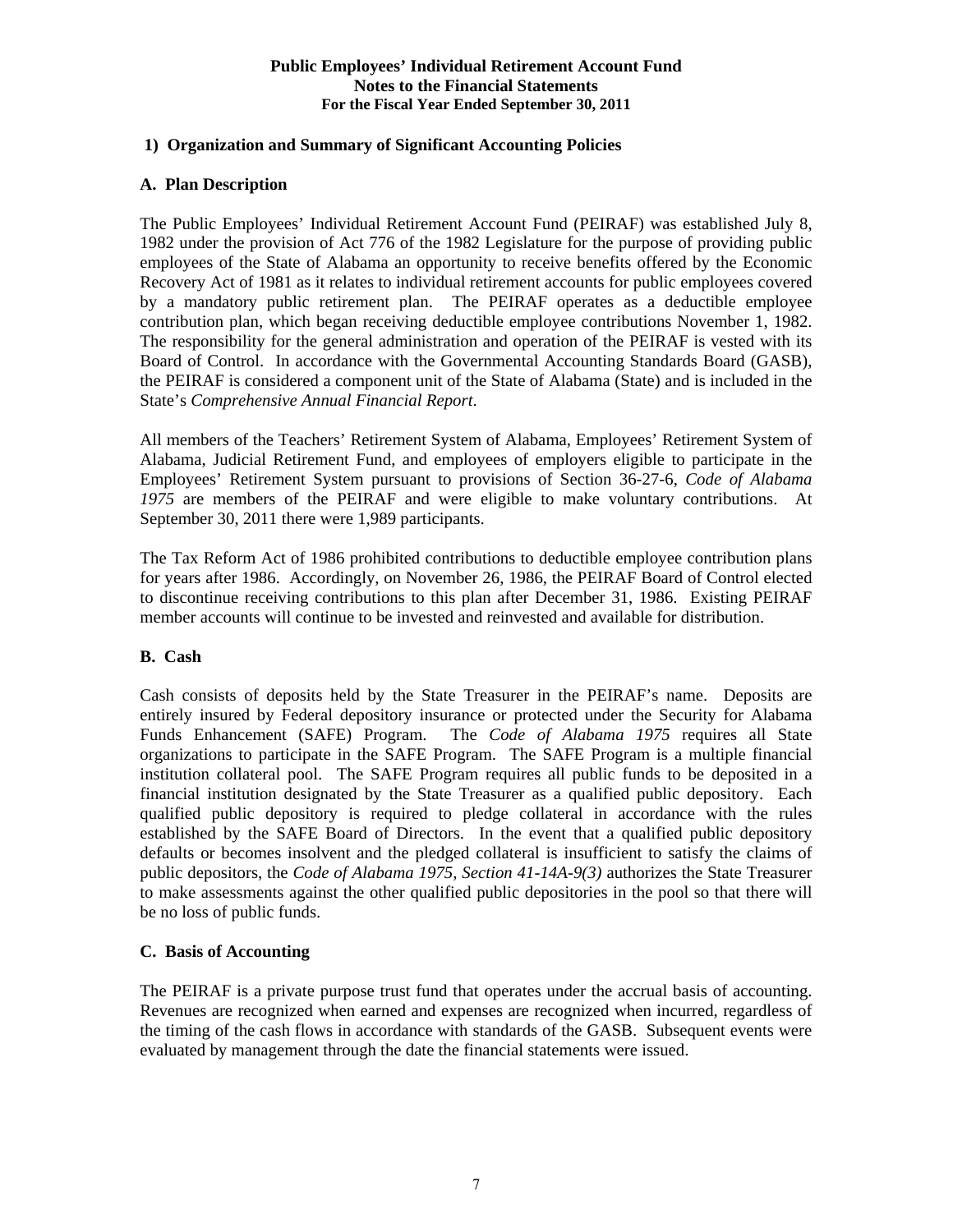#### **Public Employees' Individual Retirement Account Fund Notes to the Financial Statements For the Fiscal Year Ended September 30, 2011**

#### **D. Investments**

The Board of Control has the authority and responsibility to invest and reinvest available funds, through the secretary-treasurer of the Employees' Retirement System, in bonds, mortgage-backed securities, common and preferred stock, or other investment vehicles with the care, skill, prudence, and diligence under the circumstances then prevailing that a prudent person acting in a like capacity and familiar with such matters would use.

All investments are carried at fair value except money market funds with a remaining maturity of one year or less at the time of purchase which are reported at cost, which approximates fair value. Securities traded on national exchanges are valued at the last reported sales price at current exchange rates. Mortgage-backed securities are reported based on estimated future principal and interest payments discounted at the prevailing interest rate for similar instruments. Generally, private placements are valued based on the selling price of similar investments sold in the open market. In those instances where there are no similar investments sold in the open market, an appraisal is performed to determine the fair value of the private placements.

#### **E. Income Distribution**

All investment income earned on the accrual basis is posted monthly to member accounts based on average daily balances. The income posted to member accounts was at an annual rate of 4.86 percent for the fiscal year.

#### **F. Administrative Costs**

Under the provisions of Legislative Act 2001-1061, the administrative costs incurred directly for the operation of the PEIRAF are provided from the expense funds of the Teachers' Retirement System and the Employees' Retirement System.

#### **G. Distribution Policy**

Distributions to members can be in the form of a lump-sum distribution, a partial distribution, monthly distributions, or a rollover distribution. Upon attaining the age of 59  $\frac{1}{2}$ , a member may receive monthly distributions without penalty. There is no required age at which distributions must begin under this plan.

#### **H. Comparative Statements**

 The basic financial statements include the prior year Statement of Fiduciary Net Assets and Statement of Changes in Fiduciary Net Assets (Statements) for comparative purposes only. Prior year Note Disclosures are not included. Therefore, the prior year basic financial statement presentation does not meet the minimum level of detail required for a presentation in conformity with generally accepted accounting principles. Accordingly, the prior year Statements should be read in conjunction with the PEIRAF's prior year financial report from which the prior year Statements were derived.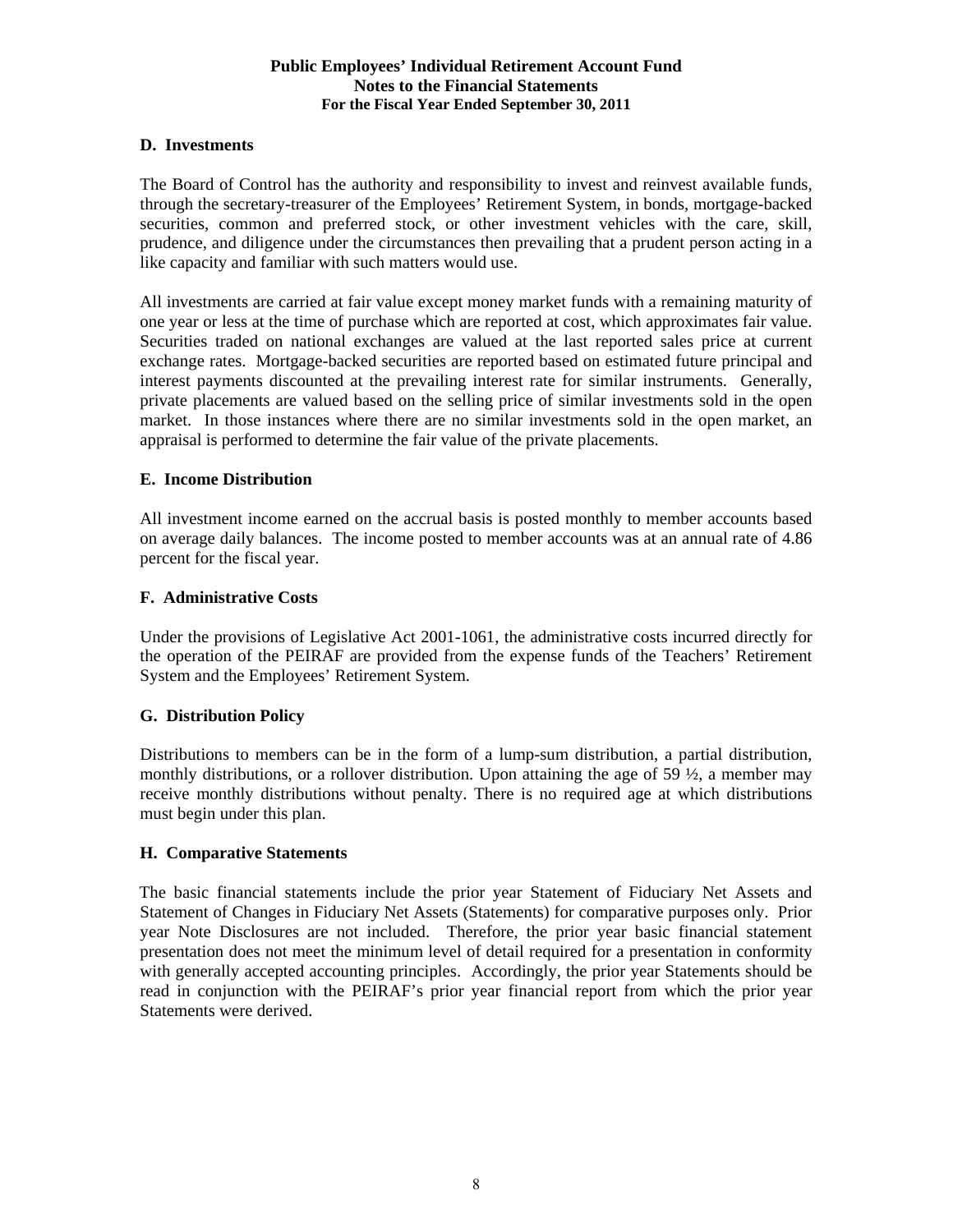#### **Public Employees' Individual Retirement Account Fund Notes to the Financial Statements For the Fiscal Year Ended September 30, 2011**

#### **I. Use of Estimates**

The preparation of financial statements in conformity with generally accepted accounting principles requires management to make estimates and assumptions that affect the reported amounts on the financial statements. Actual results may differ from these estimates.

#### **2) Investments**

#### **A. Investment Risks**

Investments are subject to certain types of risks, including interest rate risk, custodial credit risk, and credit quality risk. The following describes those risks:

Interest Rate Risk – The fair value of fixed-maturity investments fluctuates in response to changes in market interest rates. Increases in prevailing interest rates generally translate into decreases in fair value of those instruments. The fair value of interest sensitive instruments may also be affected by the creditworthiness of the issuer, prepayment options, relative values of alternative investments, and other general market conditions. Certain fixed maturity investments have call provisions that could result in shorter maturity periods.

Custodial Credit Risk – For an investment, custodial credit risk is the risk that an entity will not be able to recover the value of its investments or collateral securities that are in the possession of an outside party if the counterparty fails. The PEIRAF's custodial credit risk policy requires the custodial agent to hold or direct its agents or subcustodians to hold, for the account of the PEIRAF all securities and other non-cash property other than securities in the Federal Reserve book-entry system, in a clearing agency which acts as a securities depository, or in another bookentry system. The PEIRAF's safekeeping agent holds all investments of the PEIRAF in the PEIRAF's name except for securities in the Securities Lending Program.

Credit Quality – Nationally recognized statistical rating organizations provide ratings of debt securities quality based on a variety of factors, such as the financial condition of the issuers, which provide investors with some idea of the issuer's ability to meet its obligations. Domestic fixed-maturity investments may consist of rated or non-rated securities. Short-term investments may consist of commercial paper rated at least A-2 and/or P-2, repurchase agreements, short-term U.S. securities, and other money market investments. The PEIRAF invests in domestic fixed securities.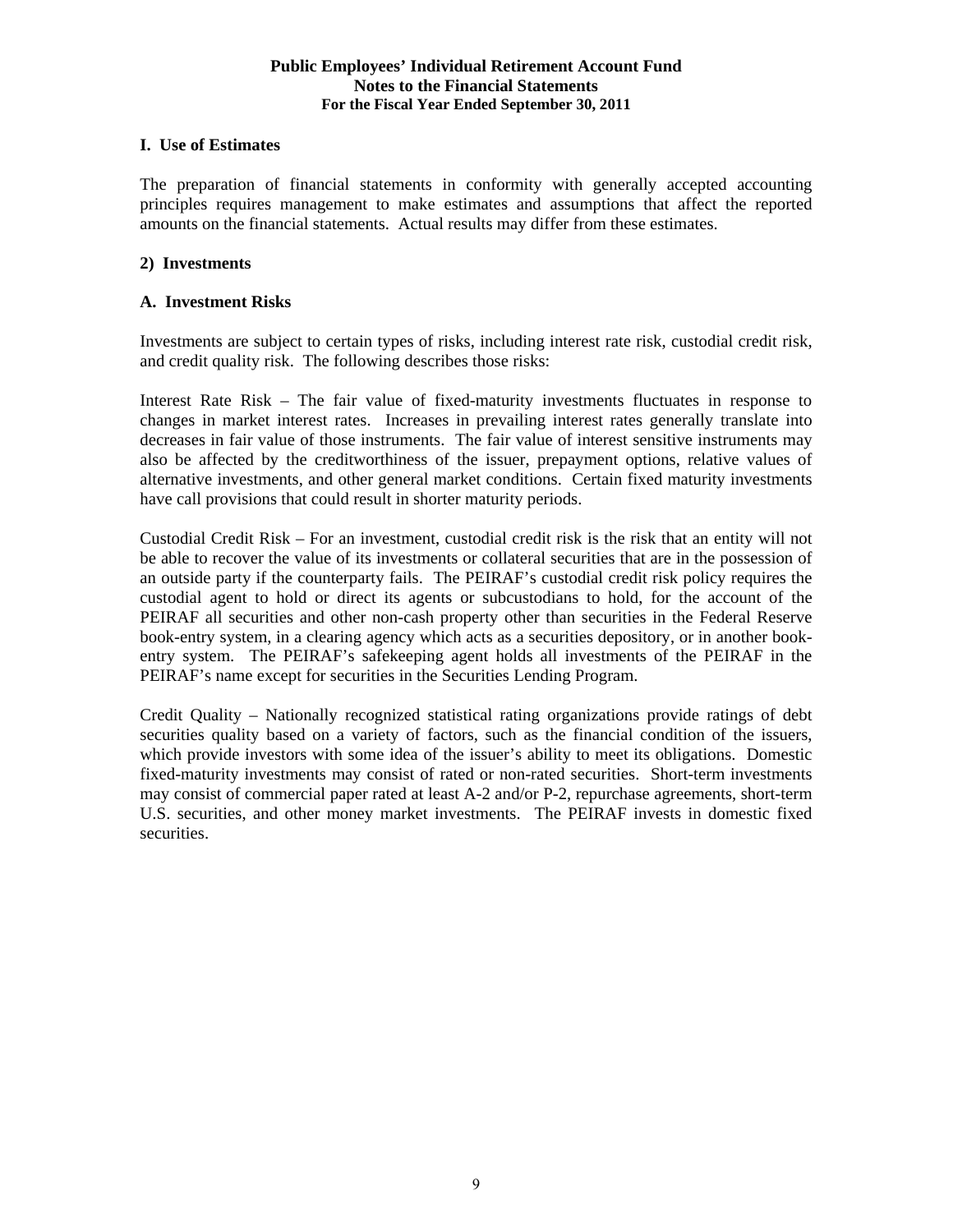#### **PUBLIC EMPLOYEES' INDIVIDUAL RETIREMENT ACCOUNT FUND Notes to the Financial Statements For the Fiscal Year Ended September 30, 2011**

#### **A. Investment Risks, Continued**

The following table provides information as of September 30, 2011, concerning the fair value of investments and interest rate risk:

|                                      |                                        | <b>INVESTMENTS</b> |    |               |    |             |                   |               |            |
|--------------------------------------|----------------------------------------|--------------------|----|---------------|----|-------------|-------------------|---------------|------------|
|                                      | <b>Maturity in Years at Fair Value</b> |                    |    |               |    |             |                   |               |            |
|                                      | <b>Less</b>                            |                    |    |               |    | <b>More</b> | <b>Total Fair</b> |               |            |
| <b>Type of Investment</b>            | Than 1                                 | $1-5$              |    | $6 - 10$      |    | Than 10     | <b>Value</b>      |               | Cost       |
| <b>Fixed Maturity</b>                |                                        |                    |    |               |    |             |                   |               |            |
| Domestic                             |                                        |                    |    |               |    |             |                   |               |            |
| Money Market Funds                   | \$5,357,204                            | \$                 | \$ |               | \$ |             | \$<br>5,357,204   | <sup>\$</sup> | 5,357,204  |
| Commercial Paper                     | 3,999,227                              |                    |    |               |    |             | 3,999,227         |               | 3,999,227  |
| U.S. Agency                          | $\overline{\phantom{0}}$               | 3,288,508          |    | 4,044,585     |    | 481,824     | 7,814,917         |               | 7,179,655  |
| U.S. Government Guaranteed           |                                        | 5,686,002          |    | 12,633,071    |    | 2,442,840   | 20,761,913        |               | 19,004,517 |
| Corporate Bonds                      | 2,340,925                              | 12,458,104         |    | 14, 181, 324  |    | 6,935,875   | 35,916,228        |               | 34,118,545 |
| <b>Private Placements</b>            |                                        | 1,120,000          |    |               |    | 1,482,380   | 2,602,380         |               | 3,937,852  |
| <b>GNMAs</b>                         |                                        | 3,371              |    |               |    | 755,254     | 758,625           |               | 698,461    |
| Collateralized Mortgage Obligations  |                                        |                    |    | 313,855       |    | 10,494,058  | 10,807,913        |               | 10,491,343 |
| <b>Total Domestic Fixed Maturity</b> | \$11,697,356                           | \$22,555,985       |    | \$ 31,172,835 | S. | 22,592,231  | 88,018,407        |               | 84,786,804 |
| Equities                             |                                        |                    |    |               |    |             |                   |               |            |
| Domestic                             |                                        |                    |    |               |    |             | 34,420            |               | 400,050    |
| <b>Total Investments</b>             |                                        |                    |    |               |    |             | \$<br>88,052,827  |               | 85,186,854 |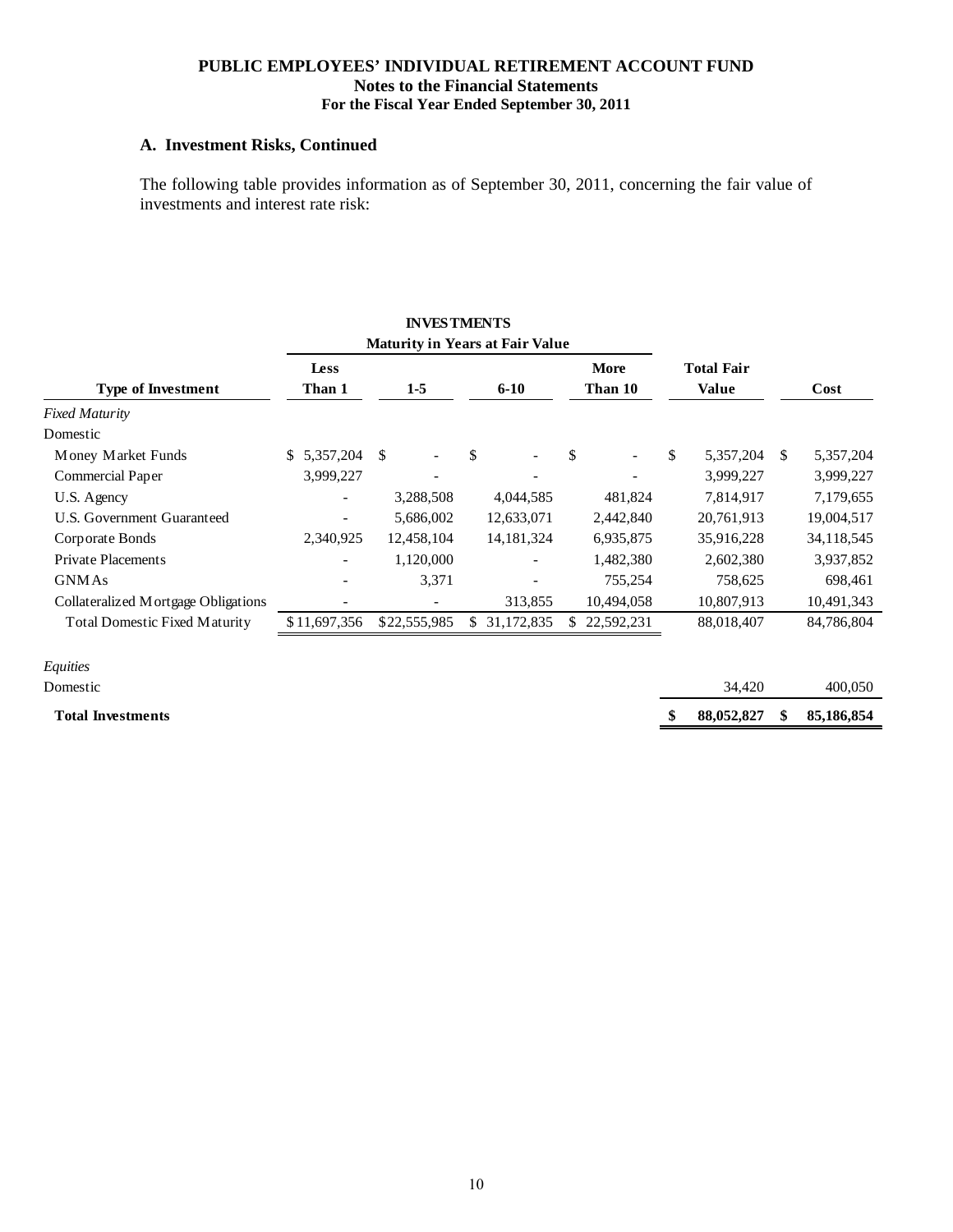#### **PUBLIC EMPLOYEES' INDIVIDUAL RETIREMENT ACCOUNT FUND Notes to the Financial Statements For the Fiscal Year Ended September 30, 2011**

#### **A. Investment Risks, Continued**

The following table provides information as of September 30, 2011, concerning credit risk:

#### **RATINGS OF FIXED MATURITIES**

|                                       |                   |               |            | Fair Value as a         |
|---------------------------------------|-------------------|---------------|------------|-------------------------|
|                                       |                   |               |            | <b>Percent of Total</b> |
|                                       |                   |               |            | <b>Fixed Maturity</b>   |
| <b>Moody's Ratings</b>                | <b>Fair Value</b> |               | Cost       | <b>Fair Value</b>       |
| Aaa                                   | \$<br>16,608,344  | $\mathsf{\$}$ | 15,891,226 | 18.87 %                 |
| Aa1                                   | 1,459,889         |               | 1,238,538  | 1.66                    |
| Aa2                                   | 2,151,082         |               | 2,008,402  | 2.44                    |
| Aa3                                   | 2,163,462         |               | 1,904,553  | 2.46                    |
| AA (SP)                               | 1,356,504         |               | 1,356,094  | 1.54                    |
| $P-1$                                 | 5,357,204         |               | 5,357,204  | 6.09                    |
| $P-2$                                 | 3,999,227         |               | 3,999,227  | 4.54                    |
| A <sub>1</sub>                        | 2,659,743         |               | 2,607,919  | 3.02                    |
| A <sub>2</sub>                        | 3,733,729         |               | 3,420,064  | 4.24                    |
| A <sub>3</sub>                        | 4,232,743         |               | 3,787,844  | 4.81                    |
| Baa1                                  | 8,332,642         |               | 7,674,986  | 9.47                    |
| Baa2                                  | 6,383,065         |               | 5,890,529  | 7.25                    |
| Baa3                                  | 2,413,491         |               | 2,350,804  | 2.74                    |
| BBB (SP)                              | 160,835           |               | 141,477    | 0.18                    |
| Ba1                                   | 1,946,463         |               | 1,892,377  | 2.21                    |
| Ba <sub>2</sub>                       | 162,800           |               | 159,214    | 0.18                    |
| Ba3                                   | 736,324           |               | 804,491    | 0.84                    |
| Caa <sub>2</sub>                      | 450,727           |               | 474,449    | 0.51                    |
| U.S. Government Guaranteed Securities | 21,520,538        |               | 19,702,978 | 24.46                   |
| <b>Not Rated</b>                      | 2,189,595         |               | 4,124,428  | 2.49                    |
| Totals                                | \$<br>88,018,407  | \$            | 84,786,804 | 100.00<br>$\%$          |

§ The Moody's ratings are used when available. The Standard & Poor's rating is used when Moody's rating is not available. Standard & Poor's ratings are denoted by (SP). Fixed maturity investments that are not rated are included in the "Not Rated Category".

‡ The total fair market value of fixed maturities includes private placement securities in the amount of \$2,602,380.

#### **B. Concentration of Investments**

As of September 30, 2011, the PEIRAF owned debt securities of Federal Home Mortgage Corporation and Federal National Mortgage Association, which represented approximately 6.99% and 9.41%, respectively, of the total fair value of investments.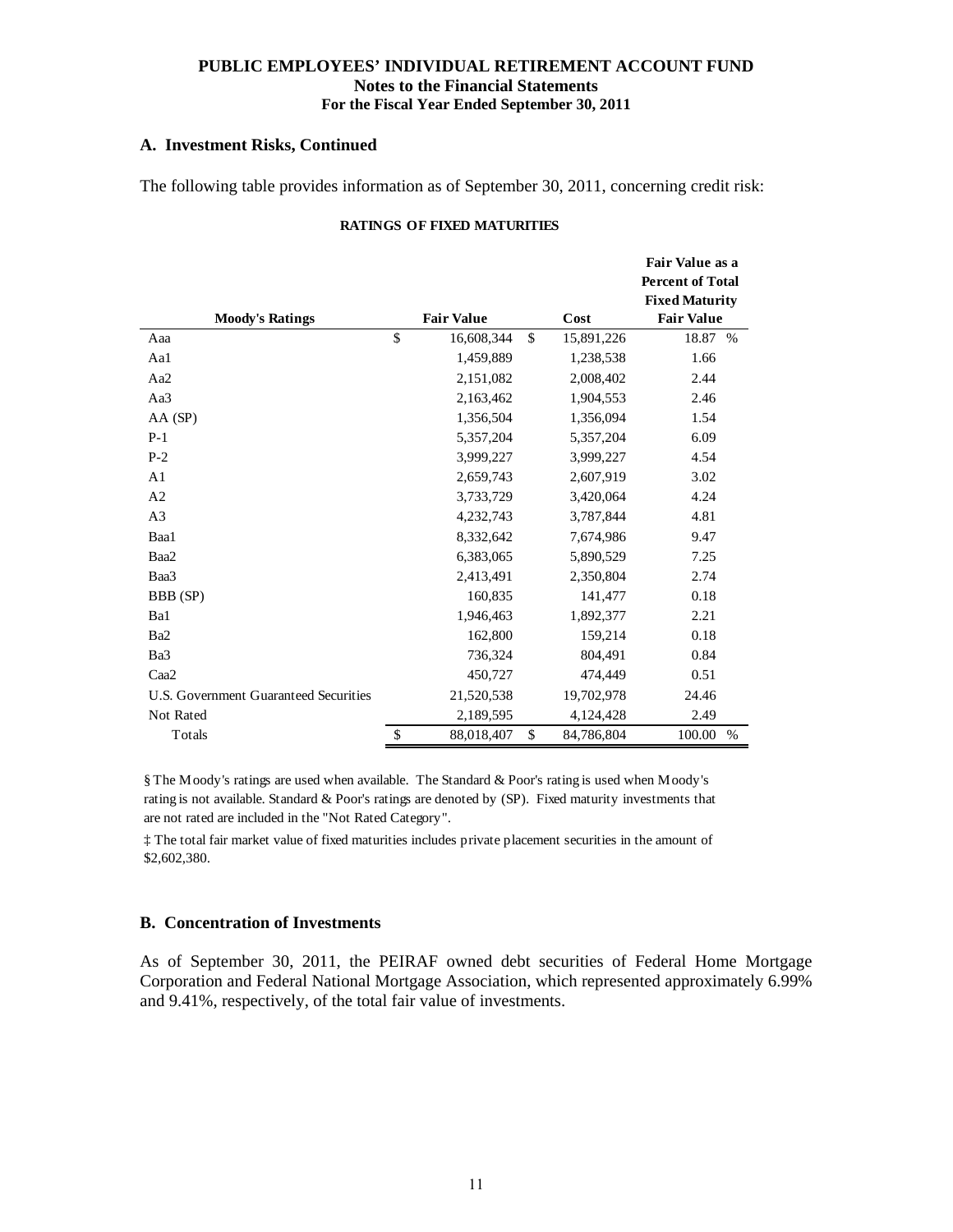#### **PUBLIC EMPLOYEES' INDIVIDUAL RETIREMENT ACCOUNT FUND Notes to the Financial Statements For the Fiscal Year Ended September 30, 2011**

#### **C. Securities Lending Program**

The PEIRAF is authorized by the Board of Control to participate in a securities lending program. The PEIRAF's custodian, State Street Bank and Trust Company (State Street), administers the program. Certain securities from the PEIRAF are loaned to borrowers approved by the PEIRAF for collateral that will be returned for the same security in the future. Approved borrowers of securities provide acceptable collateral in the form of cash (U. S. and foreign currency), and any other assets permissible under Rule 15c3-3 under the Exchange Act of 1934, U. S. and non U. S. equities and such other collateral as the parties may agree to in writing from time to time. All security loans are open loans and can be terminated on demand by the PEIRAF or borrower. The initial collateral received shall have (depending on the nature of the loaned securities and the collateral received) a value of 102% or 105% of the fair value of the loaned securities, or such other value, but not less than 102% of the fair value of the loaned securities, as may be applicable in the jurisdiction in which such loaned securities are customarily traded. Pursuant to the terms of the applicable securities loan agreement, State Street shall, in accordance with State Street's reasonable and customary practices, mark loaned securities and collateral to their fair value each business day based upon the fair value of the collateral and the loaned securities at the close of business, employing the most recently available pricing information and shall receive and deliver collateral in order to maintain the value of the collateral at no less than 100% of the fair value of the loaned securities.

The PEIRAF cannot pledge or sell collateral securities received unless the borrower defaults. Cash collateral is invested in the State Street Quality D Short-term Investments Fund (QDF). Effective December 3, 2010, the collateral fund was restructured, separating the collateral fund into two pools, a liquidity pool and a duration pool. This split allows greater flexibility in managing the available liquidity in the investment in the fund and the outstanding balance of securities on loan.

The following describes the QDF's guidelines. The QDF's Investment Manager shall maintain the dollar-weighted average maturity of QDF in a manner that the Investment Manager believes is appropriate to the objective of QDF; provided, that (i) in no event shall any eligible security be acquired with a remaining legal final maturity (i.e., the date on which principal must be repaid) of greater than 18 months, (ii) the Investment Manager shall endeavor to maintain a dollar-weighted average maturity of the QDF not to exceed 75 calendar days and (iii) the Investment Manager shall endeavor to maintain a dollar weighted average maturity to final of Global Securities Lending Trust (GSLT) not to exceed 180 calendar days. At the time of purchase (i) all eligible securities with maturities of 13 months or less shall  $(x)$  be rated at least A1, P1 or F1 by at least any two of the following nationally recognized statistical rating organizations: Standard & Poor's Corp. ("S&P"), Moody's Investor Services, Inc. ("Moody's"), or Fitch, Inc. ("Fitch"), or (y) be determined by the Investment Manager to be of comparable quality and (ii) all eligible securities with maturities in excess of 13 months shall  $(x)$  be rated at least A-, A3 or A- by at least any two of  $S \& P$ , Moody's or Fitch, or (y) be determined by the Investment Manager to be of comparable quality. The QDF may invest up to 10% of its assets at the time of purchase in commingled vehicles managed by the Trustee or its affiliates that conform to the Investment Policy Guidelines. The QDF duration pool includes all asset backed securities (regardless of maturity) and securities of any type with a remaining maturity of 91 days or greater. Each QDF investor as of December 3, 2010 owns a specified percentage interest in the duration pool which is redeemable only in kind, not in cash. The GSLT duration pool will not make additional investments.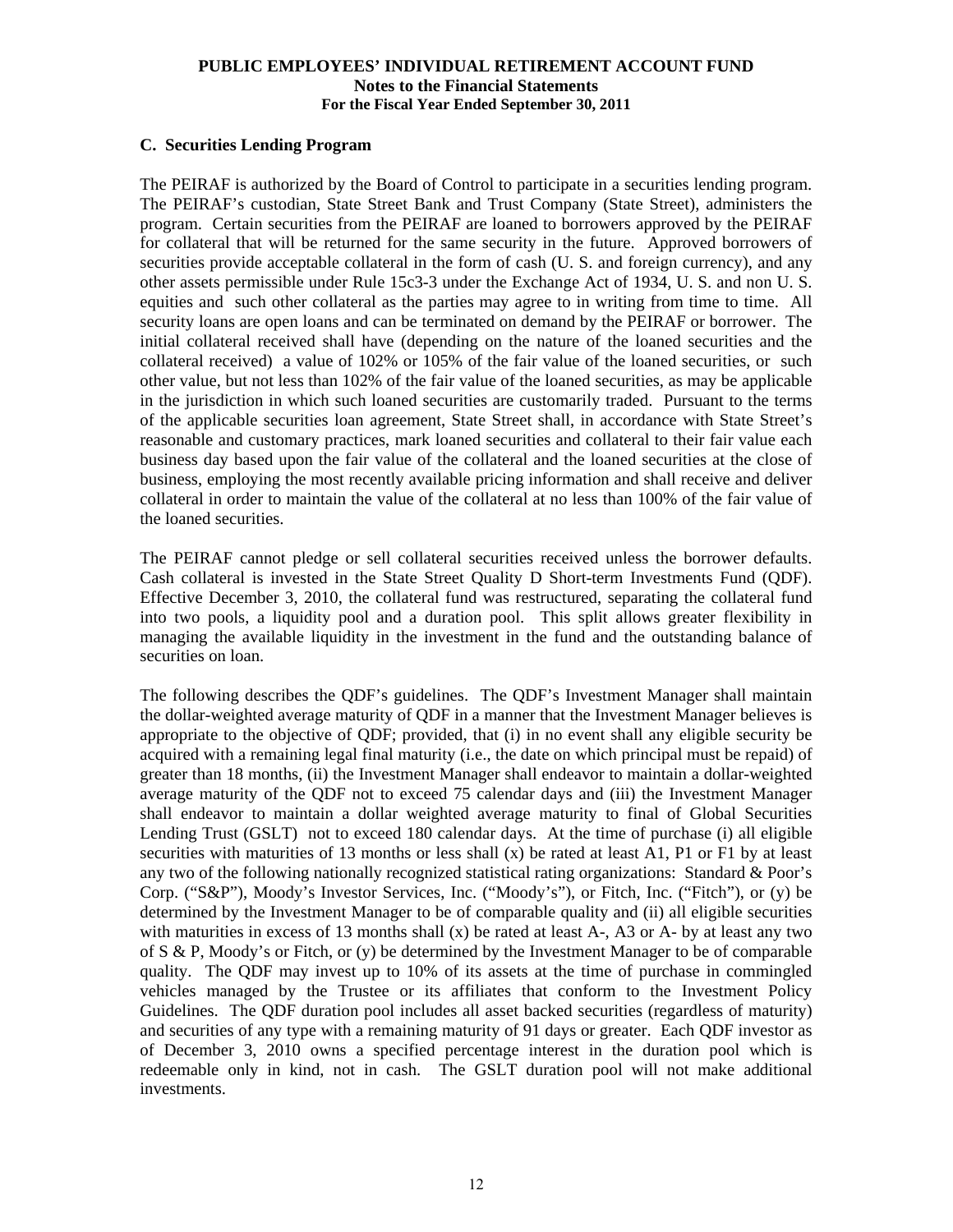#### **PUBLIC EMPLOYEES' INDIVIDUAL RETIREMENT ACCOUNT FUND Notes to the Financial Statements For the Fiscal Year Ended September 30, 2011**

#### **C. Securities Lending Program, Continued**

As of September 30, 2011, the average term of the loans was 68 days. Cash collateral investments in the QDF are matured as needed to fulfill loan obligations. There is no direct matching of the maturities of the loans with the investments made with cash collateral.

At September 30, 2011, the fair value of the securities on loan was \$26,897,990. The fair value of the collateral pledged by the borrowers was \$27,531,971. Since the amounts owed by the PEIRAF exceeded the amounts the borrowers owed to the PEIRAF, there was no credit risk exposure as of September 30, 2011. There were no significant violations of legal or contractual provisions, no borrower or lending agent default losses, and no recoveries of prior period losses during the year.

Investments purchased with cash collateral are held by the custodial agent, but not in the name of the Fund. Securities pledged as collateral are held by the custodial agent, but not in the name of the Fund. Letters of credit pledged as collateral are issued by the borrower's bank and are irrevocable. Tri party collateral is held by a third party bank in the name of the custodial agent. State Street, as custodial agent, is authorized to request a third party bank to undertake certain custodial functions in connection with holding of the collateral provided by a borrower.

The following table provides information as of September 30, 2011, concerning securities lent:

| <b>Type of Investment Lent</b>                            | <b>Amounts</b>   |  |  |  |
|-----------------------------------------------------------|------------------|--|--|--|
| <b>For Cash Collateral</b>                                |                  |  |  |  |
| Domestic Fixed Maturities                                 | \$<br>12,402,522 |  |  |  |
| <b>Total Lent for Cash Collateral</b>                     | 12,402,522       |  |  |  |
| For Non-cash Collateral                                   |                  |  |  |  |
| Domestic Fixed Maturities                                 | 14,495,468       |  |  |  |
| Total Lent for Non-cash Collateral                        | 14,495,468       |  |  |  |
| <b>Total Securities Lent</b>                              | 26,897,990       |  |  |  |
| <b>Type of Collateral Received</b>                        |                  |  |  |  |
| Cash Collateral - Invested in State Street Quality D Fund | \$<br>12,614,904 |  |  |  |
| Non-cash Collateral                                       |                  |  |  |  |
| For Lent Domestic Fixed Maturities                        | 14,917,067       |  |  |  |
| <b>Total Non-Cash Collateral</b>                          | 14,917,067       |  |  |  |
| <b>Total Collateral Received</b>                          | 27,531,971       |  |  |  |

## **SECURITIES LENDING - INVESTMENTS LENT AND COLLATERAL RECEIVED**

(at Fair Value)